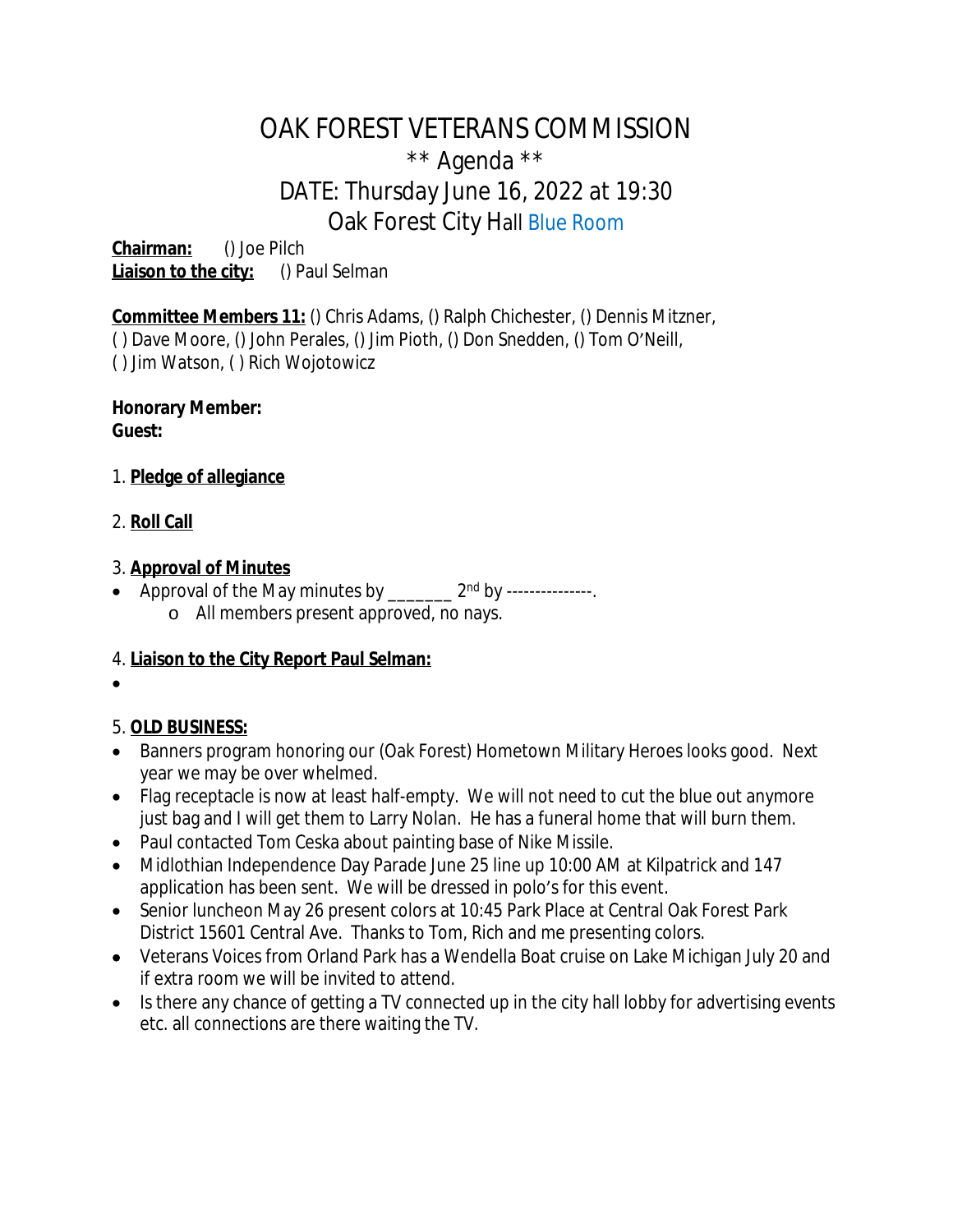### 6. **NEW BUSINESS:**

- The **Medal of Honor** (**MOH**) is the [United States government's](https://en.wikipedia.org/wiki/Federal_government_of_the_United_States) highest and most prestigious [military decoration](https://en.wikipedia.org/wiki/Awards_and_decorations_of_the_United_States_Armed_Forces) that may be awarded to recognize American [soldiers](https://en.wikipedia.org/wiki/United_States_Army), [sailors](https://en.wikipedia.org/wiki/United_States_Navy), [marines](https://en.wikipedia.org/wiki/United_States_Marine_Corps), [airmen](https://en.wikipedia.org/wiki/United_States_Air_Force), [guardians](https://en.wikipedia.org/wiki/United_States_Space_Force), and [coast guardsmen](https://en.wikipedia.org/wiki/United_States_Coast_Guard) who have distinguished themselves by acts of [valor.](https://en.wikipedia.org/wiki/Courage) The medal is normally awarded by the **President** of the United States, but as it is presented "in the name of the [United States Congress](https://en.wikipedia.org/wiki/United_States_Congress)", it is often referred to (erroneously) as the "Congressional Medal of Honor".[\[2\]](https://en.wikipedia.org/wiki/Medal_of_Honor#"cite_note-regulations-2")[\[8\]](https://en.wikipedia.org/wiki/Medal_of_Honor#"cite_note-Senate-10")[\[9\]](https://en.wikipedia.org/wiki/Medal_of_Honor#"cite_note-LoC-11")[\[10\]](https://en.wikipedia.org/wiki/Medal_of_Honor#"cite_note-12")
- There are three distinct variants of the medal: one for the [Department of the Army,](https://en.wikipedia.org/wiki/United_States_Department_of_the_Army) awarded to soldiers, one for the [Department of the Navy,](https://en.wikipedia.org/wiki/United_States_Department_of_the_Navy) awarded to sailors and marines, as well as coast guardsmen of the [Department of Homeland Security](https://en.wikipedia.org/wiki/United_States_Department_of_Homeland_Security), and one for the [Department of the](https://en.wikipedia.org/wiki/United_States_Department_of_the_Air_Force) Air Force, awarded to airmen and Space Force guardians. The Medal of Honor was introduced for the Department of the Navy in 1861, soon followed by the Department of the Army's version in 1862. The Department of the Air Force used the Department of the Army's version until they received their own distinctive version in 1965. The Medal of Honor is the oldest continuously issued combat decoration of the [United States Armed](https://en.wikipedia.org/wiki/United_States_Armed_Forces)  Forces. The president typically presents the Medal of Honor at a formal ceremony intended to represent the gratitude of the American people, with posthumous presentations made to the primary next of kin. According to the Medal of Honor Historical Society of the United States, there have been 3,530 Medals of Honor awarded to 3,511 individuals since the decoration's creation, with over 410% awarded for actions during the [American Civil War](https://en.wikipedia.org/wiki/American_Civil_War). In 1990, Congress designated March 25 annually as "[National Medal of Honor Day](https://en.wikipedia.org/wiki/Medal_of_Honor_Day)".

**\*\*\*\*\*\*\*\*\*\*\*\*\*\*\*\*\*\*\*\*\*\*\*\*\*\*\*\*\*\*\*\*\*\*\*\*\*\*\*\*\*\*\*\*\*\*\*\*\*\*\*\*\*\*\*\*\*\*\*\*\*\*\*\*\*\*\*\*\*\*\*\*\***

#### **THIS DAY IN HISTORY, June 16**

- o **[1779](https://www.onthisday.com/events/date/1779)** Spain declares war on Great Britain in support of France and the USA, starting the Great Siege of Gibraltar which goes on to last 3 years, 7 months and 2 weeks
- o **[1858](https://www.onthisday.com/events/date/1858)** [Abraham Lincoln](https://www.onthisday.com/people/abraham-lincoln) says "A house divided against itself cannot stand" accepting Illinois Republican Party's nomination for the Senate
- o **[1904](https://www.onthisday.com/events/date/1904)** Bloomsday (date of events in [James Joyce](https://www.onthisday.com/people/james-joyce)'s novel "Ulysses")
- o **[1963](https://www.onthisday.com/events/date/1963)** Soviet space mission Vostok 6 is launched with [Valentina](https://www.onthisday.com/people/valentina-tereshkova)  Tereshkova onboard, who becomes the 1st woman in space
- o **[2000](https://www.onthisday.com/events/date/2000)** Israel complies with UN Security Council Resolution 425 after 22 years, which calls on Israel to completely withdraw from Lebanon. Israel withdraws from all of Lebanon, except the disputed Sheba Farms

**Trivia:** (You do not win anything but it is fun playing?)

**Q.** Which Military Branches Birthday is June 14?

**A**.

**Q. Extra Credit** – This day is also …… **A.**